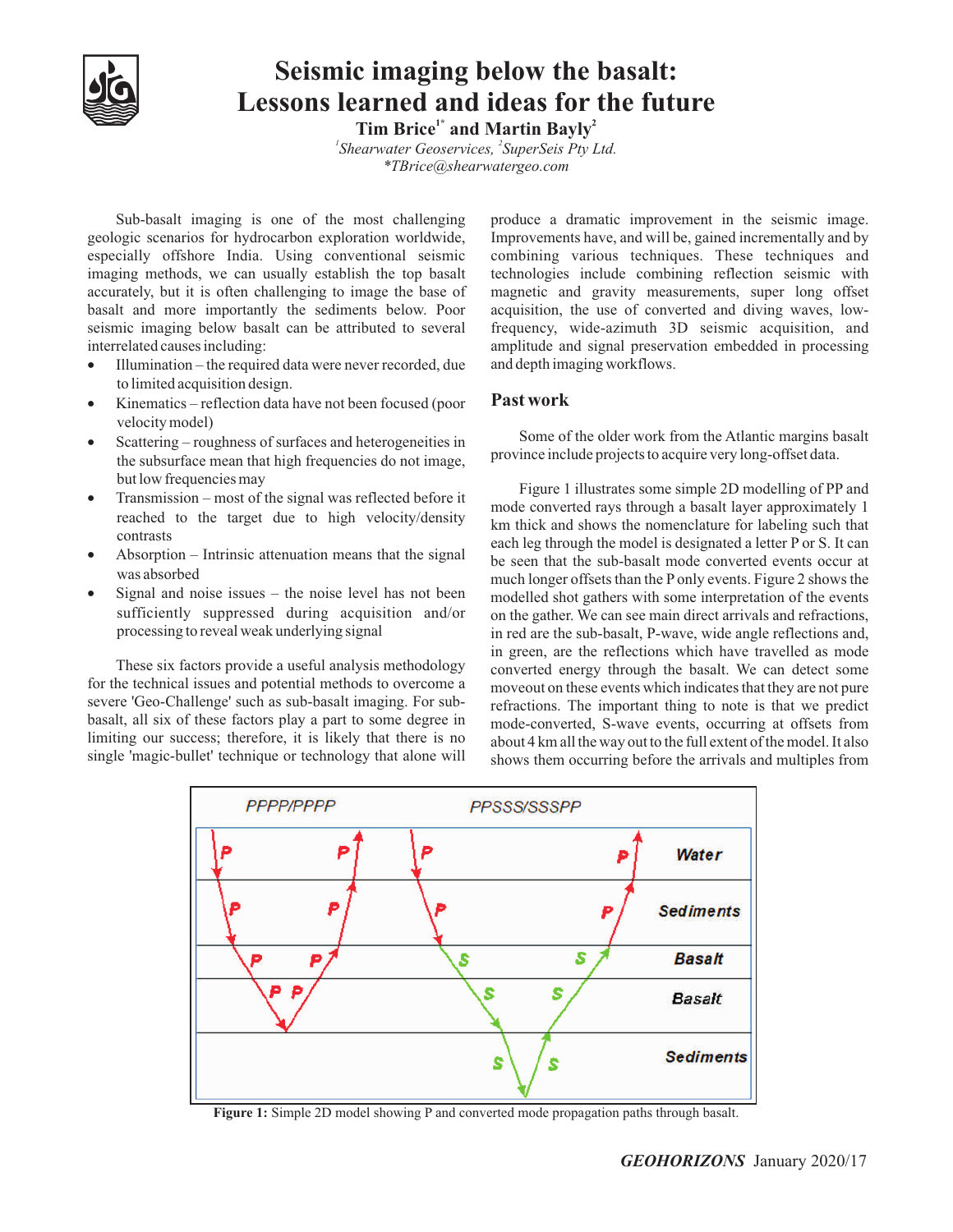shallower horizons at these ultra long offsets which will help us in processing the data.This type of modelling is inexpensive and provides insight of the challenge and what dimensions and sampling a new acquisition would require.

In addition to longer offsets, some past efforts have been focused on the use of low frequency sources and more recently complete broadband acquisition and processing. An example of broadband acquisition and processing is shown in Figure 3

where these technologies were used to successfully map beneath basalt layers. Low frequencies are particularly important in this case, but the key point is not only having low frequencies but also retaining phase control and establishing a good signal-to-noise ratio in the critical three octaves between 1.5 and 12 Hertz. Control of low frequency noise and the stability of the low frequencies during de-ghosting and further processing are key contributors to successful sub-basalt imaging.



**Figure 2:** Shot gathers from 2D modelling (note the maximum offset of the records).



**Figure 3:** Legacy data (left) versus broadband data (right) acquired offshore India. Data courtesy ONGC.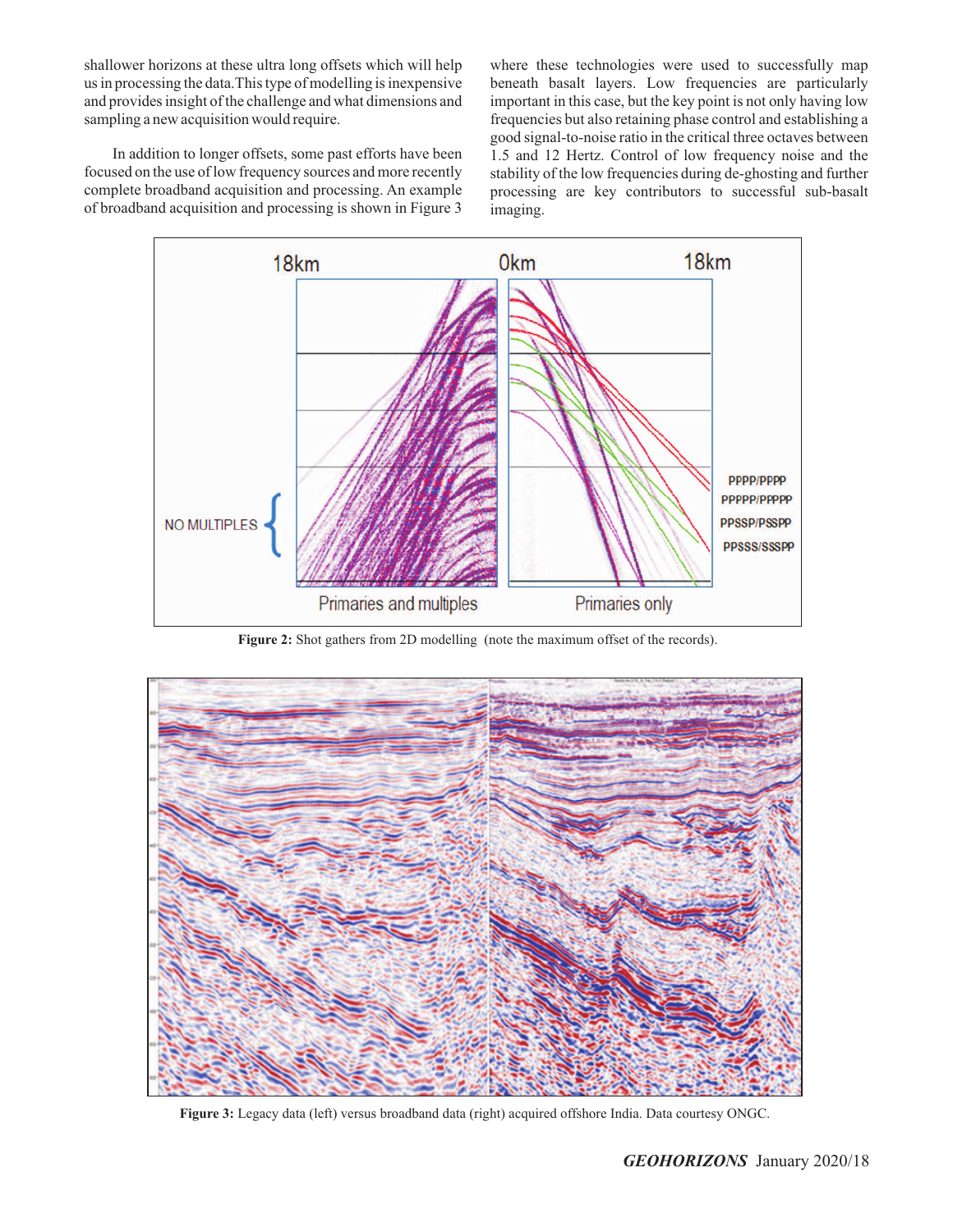## **Future directions**

Long offsets have been used in the past for imaging (using both P and mode converted PS waves) however recent developments mean these data can also be effectively used for velocity model building. At the top basalt there is a strong velocity contrast between the sediments and basalt, so the critical angle can be low. Basalts also often have a velocity gradient with depth, with the older laminates having higher velocities. As a result, wave paths with high incident angles at top basalt become diving waves that 'turn' in and below the basalt layer. Diving waves, or their truncation (due to a velocity profile inversion), can be used to determine the basalt thickness, velocity and the nature of the sub-basalt sediments. Today, full waveform inversion (FWI) is rapidly becoming a standard technique to use this ultra long offset information to build a velocity model from surface to target. However, it is necessary that these very long offsets and low frequencies are recorded and legacy data is typically too restricted in these respects. Figure 4 shows the conceptual modelling of diving

waves through a basalt layer and illustrates that offsets of upto 20 km are required (in this case). In addition, full azimuth 3D data is also vital to FWI success. Unless the subsurface structure of basalts and sediments are simple planar interfaces of very low dip, attempting FWI with 2D acquisition and processing will fail.

Furthermore, typical wide tow streamer 3D acquisition geometries with limited azimuth coverage, have poor crossline illumination and source sampling limitations that greatly reduce FWI's effectiveness.

Anovel and exciting recent possibility is the use of multipurpose vessels which can simultaneously deploy seabed and surface streamer technologies to enable the efficient and flexible acquisition of full azimuth, P-wave and PS-wave data. This could also be supplemented with additional ultra-long offset recordings via autonomous marine vessels equipped with 3D seismic sensor arrays. A possible sub-basalt focused recording configuration is shown in Figure 5 where we have a



**Figure 4:** Ultra long offset acquisition model through basalt layer (dark orange) showing diving rays (dashed lines).



**Figure 5:** Areal layout of nodes (triangles) and source/streamer lines (red stars on dashed lines).